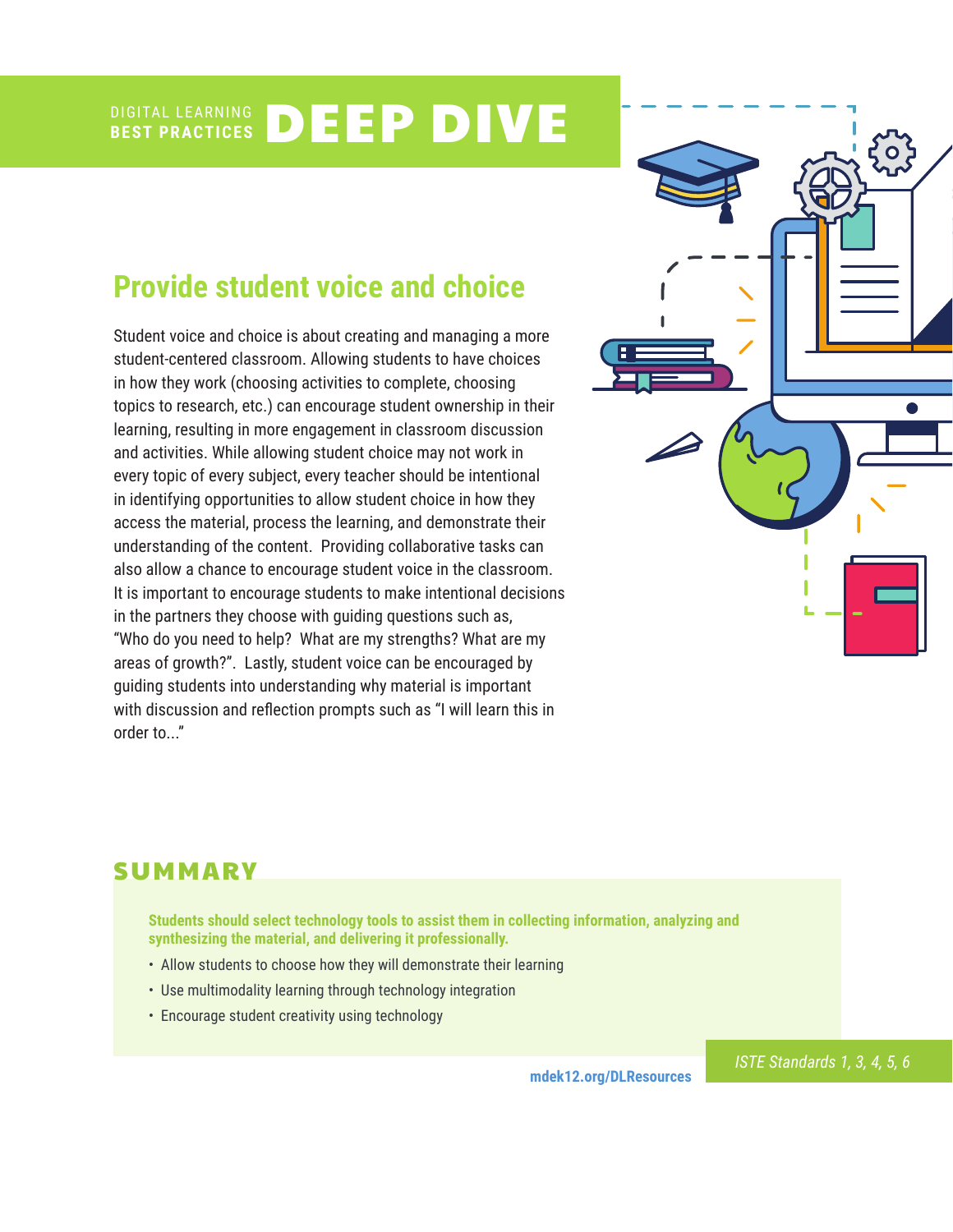## **Why it matters**



- Increases level of interest and relevancy for understanding and problem solving
- Encourages a higher level of engagement, especially in virtual settings
- Helps students gain a personal investment in their own learning that builds perseverance and intentionality for generating ideas and testing theories
- Taps into the strengths and passions of students
- Allows students to demonstrate learning in a way that makes sense to them
- Shifts to engagement and student-centered learning with the teacher as the facilitator
- Easily accommodates diverse learners by allowing creation of original works, visualizations, and models
- Builds communication and critical thinking skills for lifelong use of digital tools as they explore real world issues
- Offers real-world learning experiences through collaboration

# **What it looks like in practice**

## PRINCIPALS SEE

Students using technology to collaborate with peers while the teacher facilitates

Students are challenged to use a design process or computational thinking to solve problems

Students are given opportunities for creative expression using technology

# TEACHERS SEE TEAMILIES SEE

Students feel free to share their ideas or understandings

Students choose the format they will use to demonstrate their own learning

Students work with the teacher to achieve goals and monitor their own learning

Student motivated to share about his/her time at school and able to provide good details other than, "school was good"

Student engaged in learning that is centered around his/ her interests

Student working on meaningful projects for school